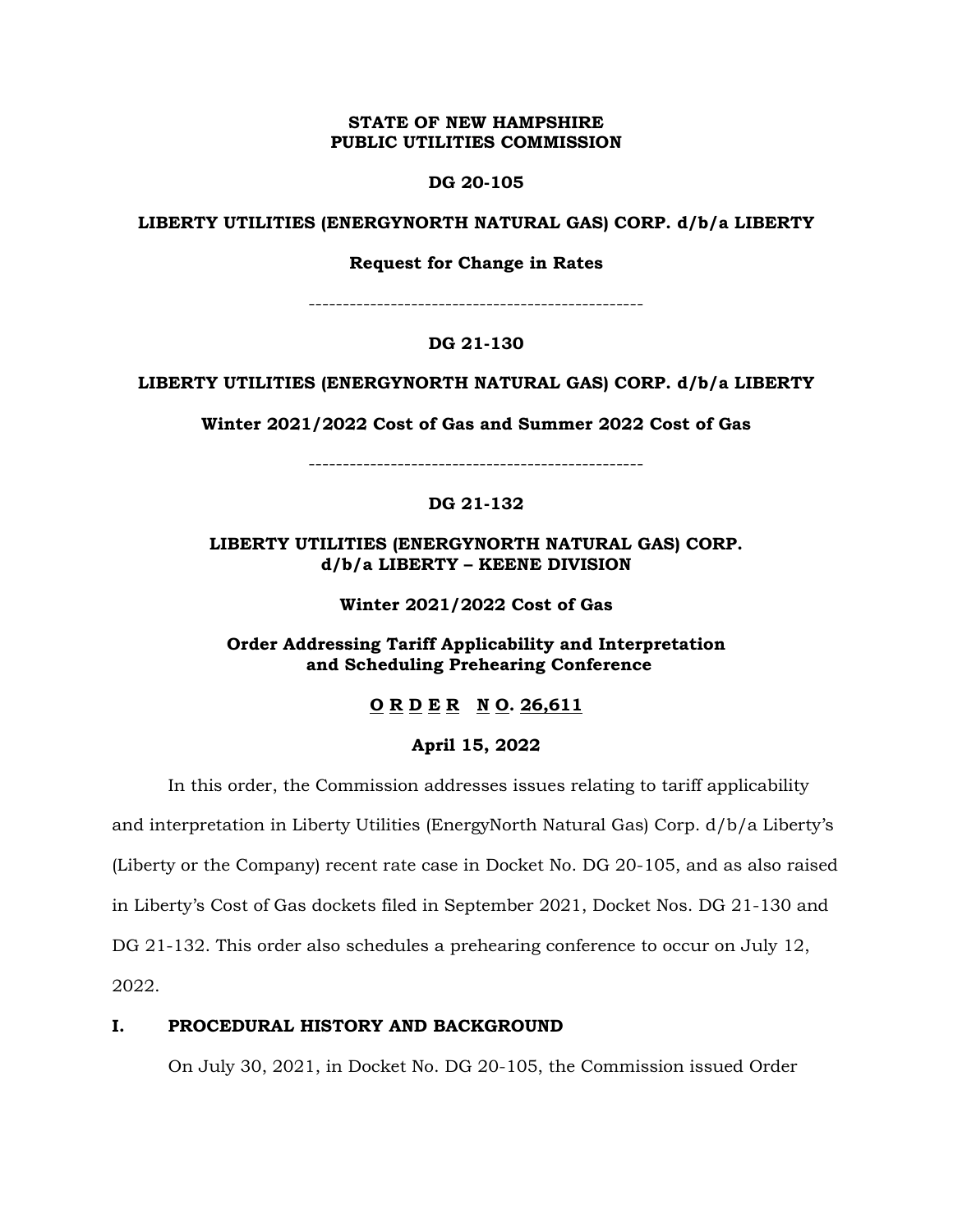No. 26,505, conditionally approving a Settlement Agreement on Permanent Rates (Settlement Agreement on Permanent Rates). The conditions placed on approval of the Settlement Agreement on Permanent Rates did not impact those sections of the Settlement Agreement on Permanent Rates relating to Liberty's revenue decoupling mechanism (including terms applicable to the calculation of the Revenue Decoupling Adjustment Factor (RDAF)) or the temporary to permanent rate recoupment figure.

On August 1, 2021, in Docket No. DG 21-130, Liberty filed its winter 2021/2022 and summer 2022 Cost of Gas filing, including a proposed revenue correction in the amount of \$4,024,830 related to RDAF calculations for Gas Assistance Program revenue per customer associated with the calculation of the 2019- 2020 and 2020-2021 RDAF adjustments. Liberty stated that this revenue correction was supported by the Settlement Agreement on Permanent Rates<sup>1</sup> and Order No. 26,505.

On August 13, 2021, in Docket No. DG 20-105, Liberty filed a compliance tariff following the issuance of Order No. 26,505: NHPUC No. 11 – Gas, Tariff for Gas Service.

On September 13, 2021, in Docket No. DG 20-105, the Commission issued a tariff non-compliance letter, noting that Liberty's tariff filed on August 13, 2021, did not reflect any changes to the RDAF. The tariff non-compliance letter directed Liberty to refile applicable revised tariff pages.

On September 14, 2021, in Docket No. DG 20-105, Liberty filed a response to the Commission's September 13, 2021, non-compliance letter. In its response, Liberty stated that Order No. 26,505 did not contemplate or approve any changes to the RDAF

<sup>1</sup> Exh. 49, Docket No. DG 20-105.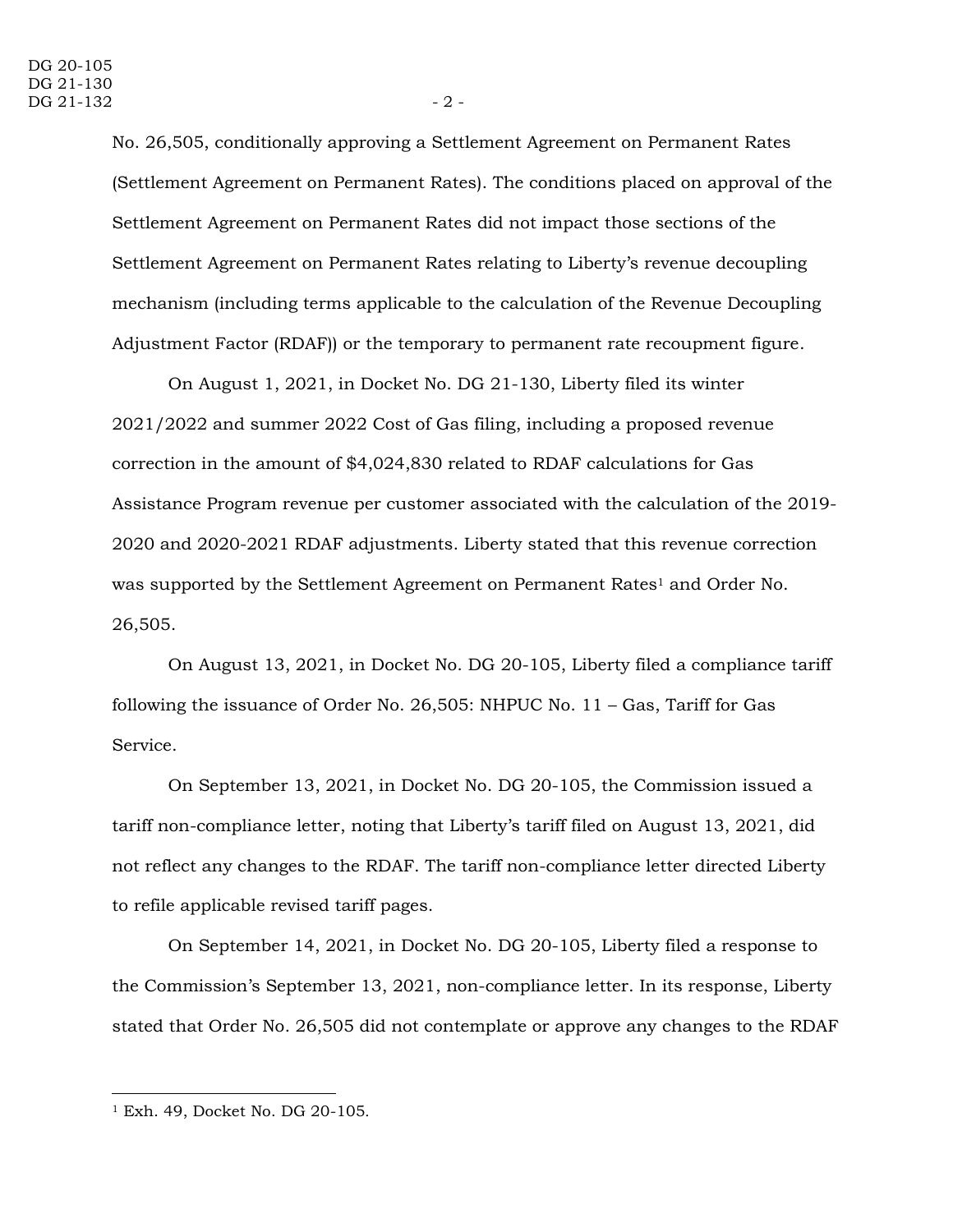effective August 1, 2021, because the RDAF is a component of the Local Distribution Adjustment Charge<sup>2</sup> (LDAC), which is subject to periodic updates effective November 1 each year. Furthermore, Liberty argued that any changes to the RDAF methodology are to be taken into account as part of its LDAC filing in its next Cost of Gas filing (identified as having taken place in Docket No. DG 21-130).

On October 4, 2021, in Docket No. DG 21-130, the Office of the Consumer Advocate (OCA) filed a Motion in Limine Seeking Prehearing Determination that Request to Recover approximately \$4 Million Constitutes Illegal Retroactive Ratemaking.

On October 14, 2021, in Docket No. DG 21-130, the New Hampshire Department of Energy (DOE) filed a Motion "Joining in Part the Relief Requested by the OCA Motion in Limine Seeking Prehearing Determination that Request to Recover \$4 Million Constitutes Illegal Retroactive Ratemaking and in the Alternative, Proposes Bifurcation."

On October 14, 2021, in Docket No. DG 21-130, Liberty filed an Objection to the OCA's October 4, 2021, motion.

On October 19, 2021, in Docket No. DG 21-130, Liberty filed an updated winter 2021/2022 and Summer 2022 Cost of Gas filing, including updates to its LDAC including RDAF calculations, including updates to its proposed 2019-2020 and 2020- 2021 RDAF adjustments.

<sup>&</sup>lt;sup>2</sup> The Commission notes that Liberty's tariff NHPUC No.  $11 - Gas$ , Tariff for Gas Service refers to a Local Distribution Adjustment Clause; the Commission is of the opinion that the Local Distribution Adjustment Clause is more properly characterized as a charge than a clause, and that Liberty's should revise its tariff language in the future to uniformly refer to the Local Distribution Adjustment Clause as the Local Distribution Adjustment Charge.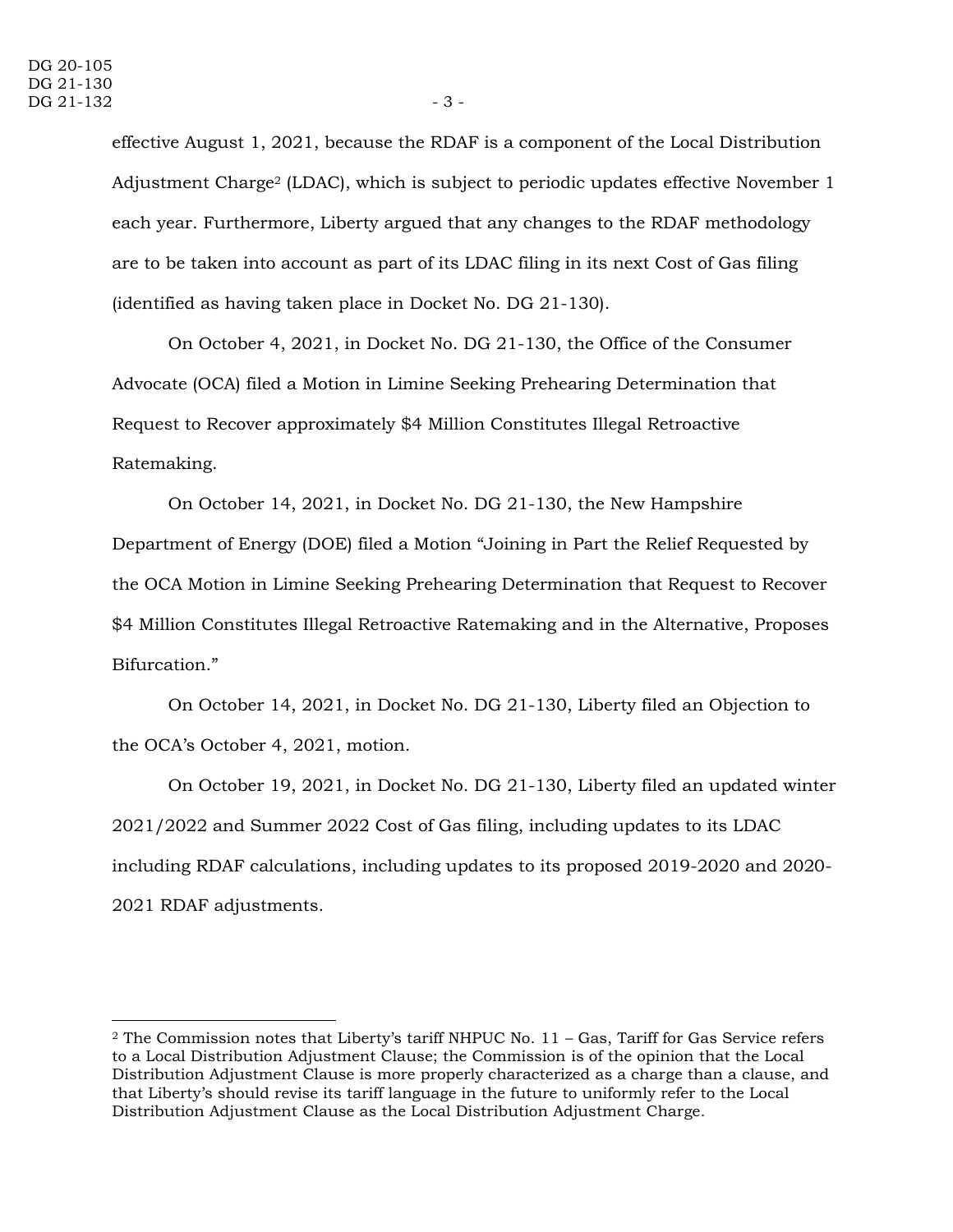On October 22, 2021, In Docket No. DG 21-130, the Commission issued Order No. 26,535, addressing the OCA's October 4, 2021, motion. In that Order, the Commission limited the scope of the October 25, 2021, Cost of Gas hearing to only cost of gas commodity issues and the implementation of previously approved adjustments. The Commission therefore dismissed, without prejudice, Liberty's proposed recovery of approximately \$4 million associated with RDAF adjustments for the 2019-2020 and 2020-2021 periods.

On October 25, 2021, in Docket No. DG 21-130, the Commission held a hearing on Liberty's Cost of Gas filing. At hearing, DOE made an oral motion to suspend any finding of prudence or finality in this docket, specifically referencing over/under reconciliations for the RDAF. The Commission invited the parties to file briefs on their position on DOE's oral motion.

On October 27 and 28, 2021, in Docket Nos. DG 21-130 and DG 21-132, Liberty, DOE, and the OCA each filed briefs relating to the RDAF calculation issue and on DOE's oral motion. DOE's brief was styled as a motion to suspend.

On October 27, 2021, in Docket No. DG 21-130, Liberty filed responses to Commission record requests.

On October 28, 2021, in Docket Nos. DG 21-130 and DG 21-132, DOE filed cursory comments relating to Liberty's October 27, 2021, record request responses.

On October 28, 2021, in Docket No. DG 21-132, Liberty filed updated proposed tariff pages.

On October 29, 2021, in Docket No. DG 21-130, Liberty filed a response to DOE's October 28, 2021, cursory comments.

On October 29, 2021, in Docket Nos. DG 21-130 and DG 21-132, DOE filed a letter addressing issue related to Tariff No. 11 language.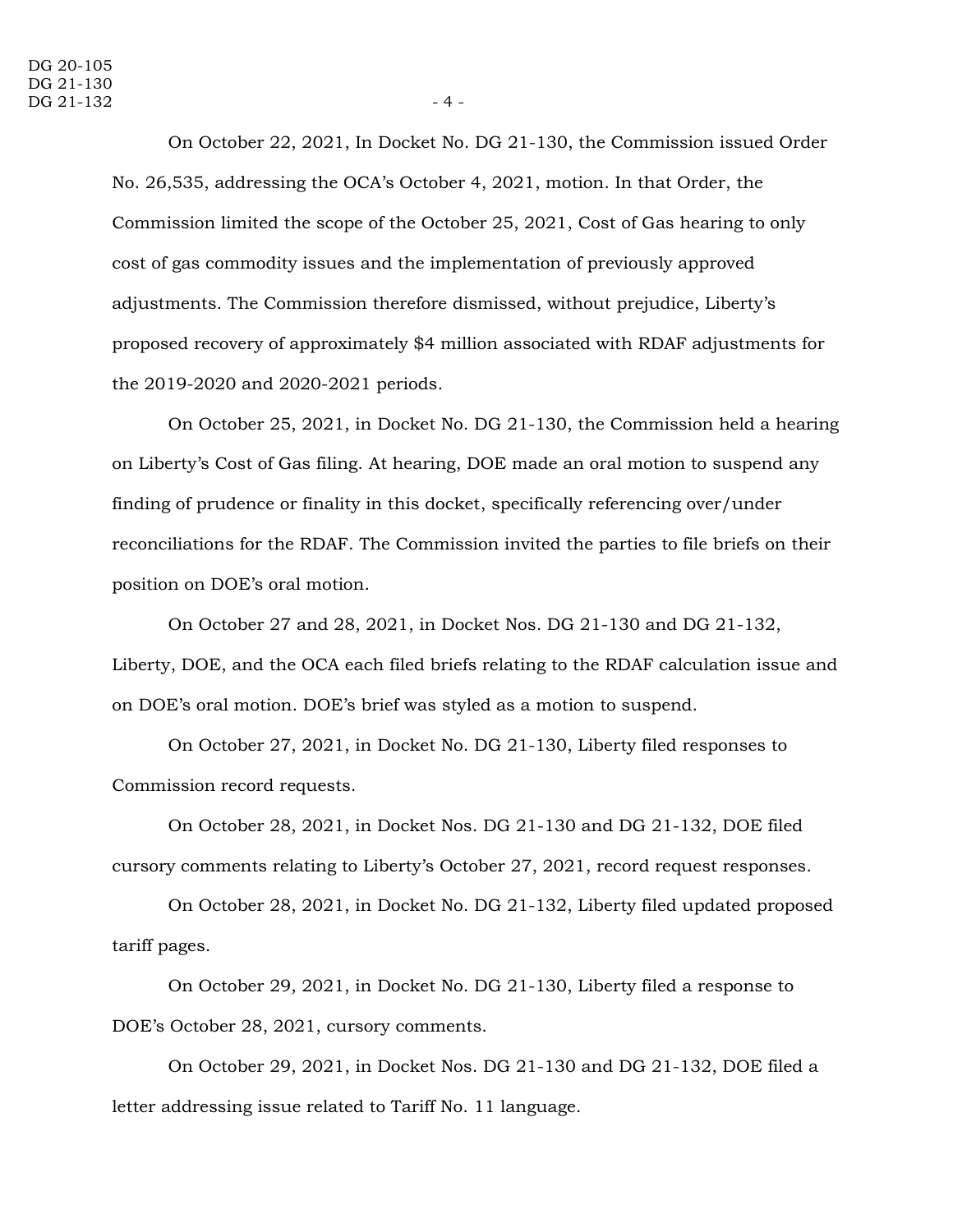On October 29, 2021, in Docket No. DG 21-130, the Commission issued Order No. 26,541 Establishing Cost of Gas Rates; and in Docket No. DG 21-132, the Commission issued Order No. 26,542 Establishing Cost of Gas Rates. In those orders, the Commission included specific language approving COG and LDAC rates on a provisional and interim basis. *See* Order No. 26,541 at 11–12; Order No. 26,542 at 9–10.

On November 14, 2021, in Docket No. DG 21-132, Liberty filed a compliance tariff.

On November 15, 2021, in Docket No. DG 21-130, Liberty filed a compliance tariff.

On November 16, 2021, in Docket Nos. DG 21-130 and DG 21-132, DOE filed comments regarding Liberty's November 15, 2021, compliance filing.

On November 19, 2021, in Docket Nos. DG 21-130 and DG 21-132, Liberty filed a letter in response to DOE's November 16 comments, as well as compliance tariffs.

On November 22, 2021, in Docket Nos. DG 21-130 and DG 21-132, DOE filed a response to Liberty's November 19, 2021, letter.

On November 23, 2021, December 23, 2021, January 25, 2022, February 21, 2022, and March 24, 2022, in Docket Nos. DG 21-130 and DG 21-132, Liberty filed Cost of Gas adjustment tariff pages.

On December 8, 2021, in Docket No. 21-130, Liberty filed a compliance tariff.

On December 10, 2021, in Docket No. 21-130, Liberty filed a corrected compliance tariff.

In response to each tariff filing made by Liberty, the Commission issued tariff compliance or non-compliance letters on a provisional basis. Each of these letters contained the same clause: "it has been confirmed that these rates are temporary,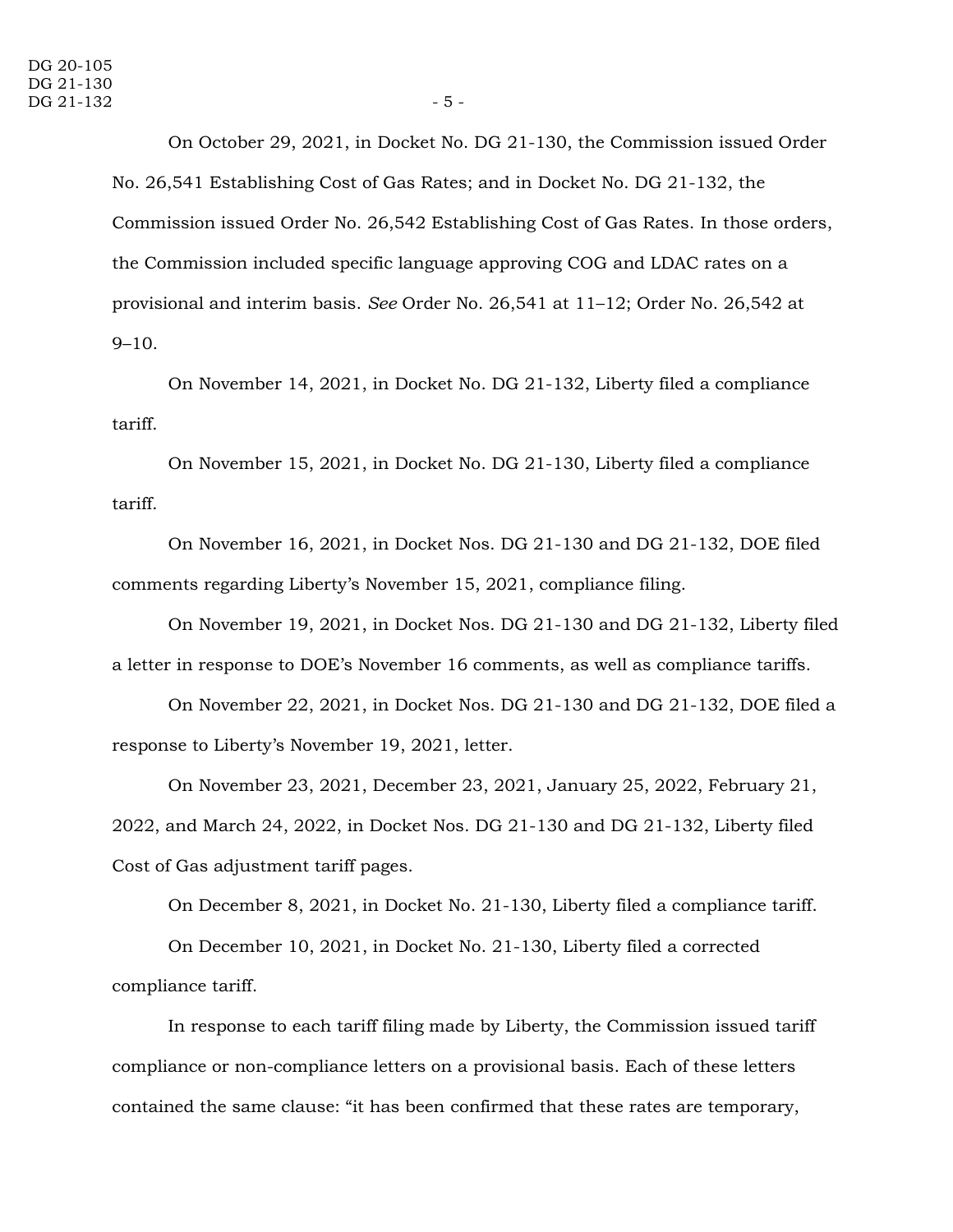interim, and provisional until such time as the issue of the applicability and interpretation of Liberty's NHPUC No. 11 tariff is resolved. See Order No. 26,541 (October 29, 2021) and Order No. 26,542 (October 29, 2021). At such time that the tariff issue is resolved, the Commission will conduct a review and confirm the permanent rates in effect." *See, e.g.*, NHPUC Letters in Docket Nos. DG 21-130 and DG 21-132 dated November 30, 2021, December 15, 2021, December 16, 2021, December 28, 2021, January 25, 2022, February 22, 2022, and March 31, 2022.

#### **II. SUMMARY OF FILINGS AND PARTY POSITIONS**

a. Motion in Limine (Docket No. DG 21-130)

*i. Office of the Consumer Advocate's Motion filed October 4, 2021*

The OCA sought a determination that Liberty's request to recover approximately \$4 million related to RDAF calculations for Gas Assistance Program revenue per customer constituted illegal retroactive ratemaking. In support of its position, the OCA cited constitutional principles, caselaw, the Filed Rate Doctrine, statutory provisions, and Commission precedent. The OCA sought a determination that Liberty could not recover the approximately \$4 million; that references to the approximately \$4 million dollars be stricken from Liberty's pre-filed testimony; and a determination that evidence related to the disputed \$4 million would be inadmissible at hearing based on irrelevance.

#### *ii. Liberty's Objection filed October 14, 2021*

Liberty objected to the OCA's motion. In its objection, Liberty provided a detailed history and chronology of the R-4 RDAF issue, including stating that the Company identified and raised the issue in its 2018-19 and 2019-20 COG dockets, as well the 2020-21 RDAF calculation. Liberty stated that the parties intended to address the R-4 RDAF issue in detail in its distribution rate case, Docket No. DG 20-105.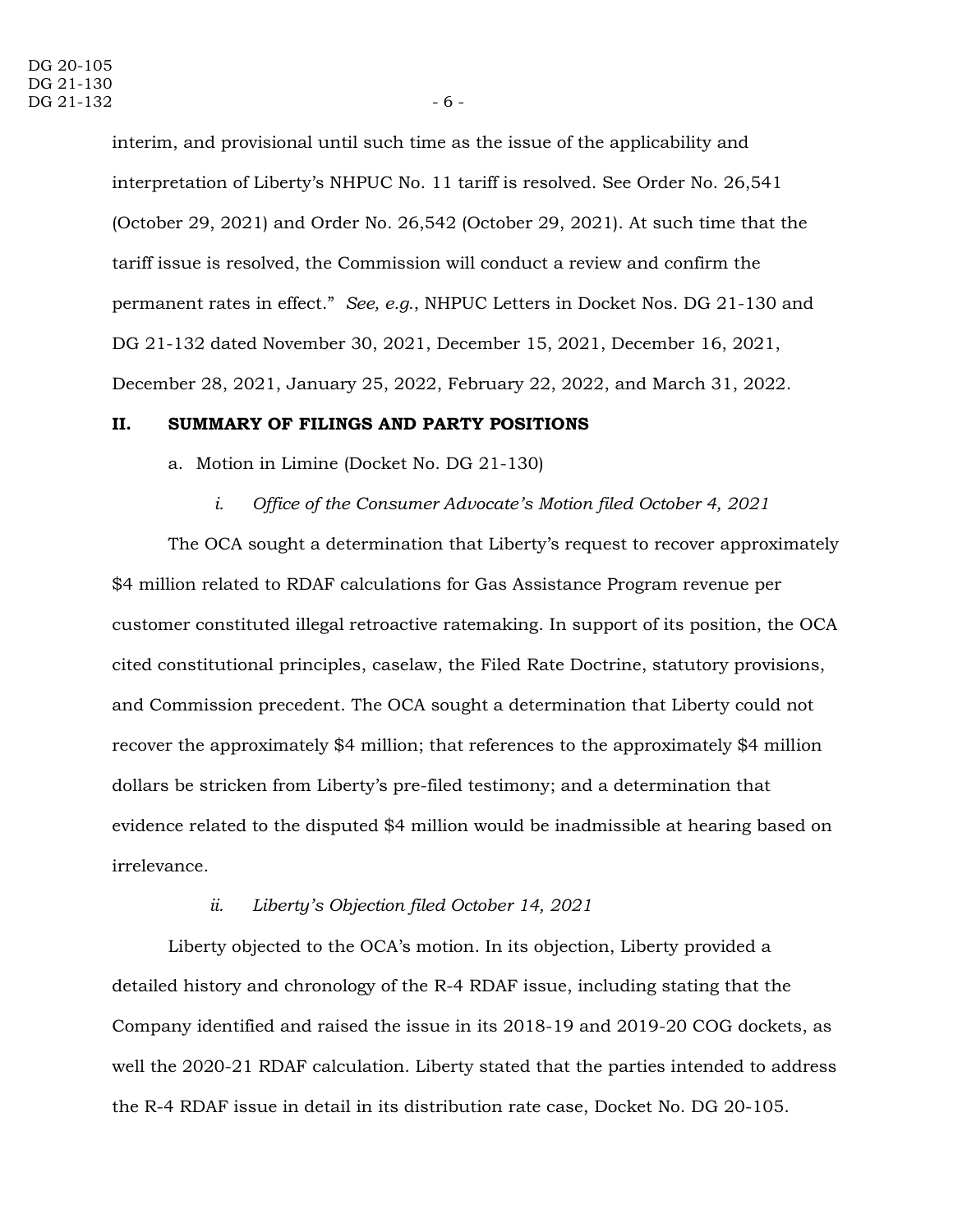Liberty characterized the R-4 issue as recurring, and that the terms of the Commission orders in at least one COG docket contained language indicating that all components of a COG filings are reconciling and thus can be adjusted in future proceedings to correct any earlier mistakes discovered after "further inquiry," "[b]ecause actual costs and revenues are reconciled every year, any adjustments needed as a result of further inquiry into the matters addressed in this order, including final audits and actual costs." Order No. 26,419 at 7 (Oct. 30, 2020). In support of its position, Liberty also cited caselaw from New Hampshire and Massachusetts to refute the OCA's invocation of the Filed Rate Doctrine, differentiated reconciling rates and the intent of rate neutrality from that doctrine, and emphasizing the rates would be prospective in nature only, therefore retroactive ratemaking is not implicated. Liberty requested that the Commission deny the OCA's motion and schedule a separate hearing to address the merits of Liberty's request to recover \$4,024,830.

#### *iii. Department of Energy's Motion filed October 14, 2021*

DOE joined in part the OCA's motion. DOE agreed that Liberty's request to recover approximately \$4 million constituted illegal retroactive ratemaking. DOE argued that Liberty should be responsible for prudently designing and implementing its decoupling formula. DOE joined the OCA's requests for relief, proposing in the alternative to granting the OCA's motion the Commission bifurcate the proceeding to consider the approximately \$4 million issue separately from the expedited COG process.

b. Post-Hearing Briefing (Docket Nos. DG 21-130 and DG 21-132)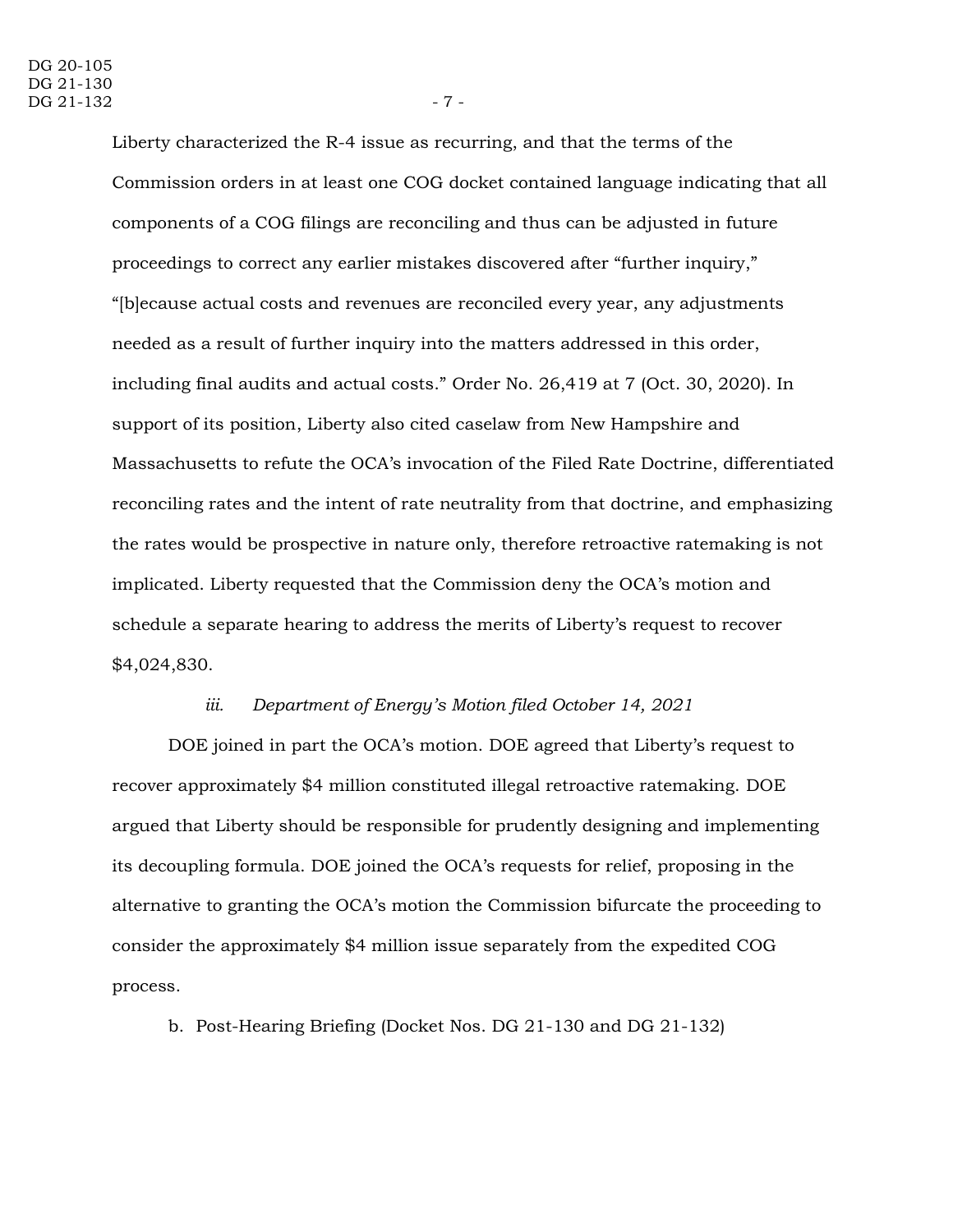#### *i. Liberty's Brief filed October 27, 2021*

With respect to the RDAF calculation, Liberty argued that it correctly applied its approved tariff provisions to the entirety of the 2020/2021 decoupling year. According to Liberty, the annual reconciliation process is defined by the terms of the currently effective tariff for the annual decoupling year. Liberty characterized the operative difference between Tariff No. 11 and the previous tariff as relating to the R-4 allowed revenue per customer that was previously calculated on a discounted basis. Under Tariff No. 11, the R-4 allowed revenue per customer is calculated without discount and is the same as for an R-3 customer. According to Liberty, two different mechanisms cannot be applied to perform the same reconciliation, the currently effective tariff is the prevailing rule, and it is not retroactive because the effect would only apply to future consumption, not past consumption.

With respect to whether the Commission should suspend any determination of finality with respect to the LDAC rates and LDAC rate inputs, Liberty argued that as reconciling mechanisms, and with reference to language in past Commission COG orders, no additional suspension of finality is necessary because no finality applies to reconciling mechanism in the first instance.

### *ii. Office of the Consumer Advocate's Brief filed October 28, 2021*

The OCA posited that its arguments relating to impermissible retroactive ratemaking had been deferred not resolved, and that all issues related to the effect of the decoupling mechanism prior to August 1, 2021, should be heard in a future docket in order to effectuate the intent of Order No. 26,505. The OCA argued that Liberty's attempt to apply new tariff language prior to its effective date constituted impermissible retroactive ratemaking unless the previously applicable tariffs allowed Liberty to 'clarify' the decoupling mechanism in the manner it now seeks. In support of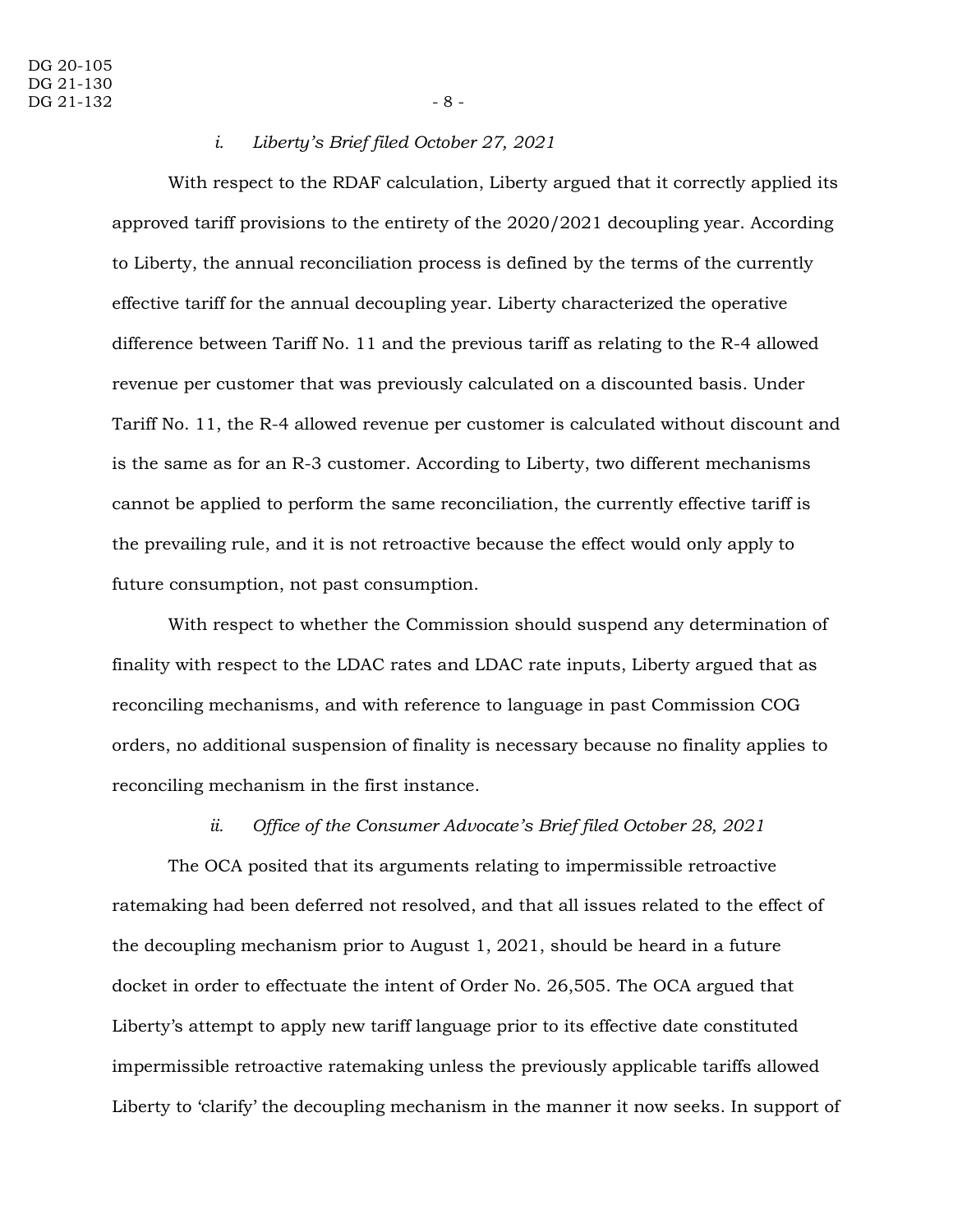its position, the OCA cited to constitutional principles, caselaw, and rules of statutory construction. The OCA stated that the record was insufficient, requested further process, and agreed with DOE's request to make decisions about the RDAF mechanism provisional, so that they are subject to future reconciliation.

#### *iii. Department of Energy's Motion filed October 27, 2021*

The DOE styled its post-hearing filing as a motion. In its motion, the DOE sought suspension of any otherwise automatic prudence and/or finality finding regarding over/under reconciliations for the period November 1, 2020, through October 31, 2021, in order to preserve the R-4 RDAF issue for further consideration and review, additionally noting that Liberty appears to have applied tariff language effective August 1, 2021, as far back as calendar year 2019, which would be inconsistent with the tariffs in effect during those times. DOE noted it was unclear whether Tariff No. 11 was even in effect based on the non-compliance letter in Docket No. DG 20-105, and Liberty's response to that letter stating that nothing contemplates or approves changes to the RDAF effective August 1, 2020.

DOE requested the Commission suspend any automatic prudence and/or finality that would otherwise attach to calculations that serve as the basis for rates; suspend Liberty's application of the new RDAF formula to the November 1, 2020 through October 31, 2021 reconciliation period in the pending docket, and to calendar year 2019; schedule a hearing on the tariff matters to resolve legal questions and calculate appropriate refund to customers, if any; and order Liberty to address the tariff non-compliance letter in Docket No. DG 21-105.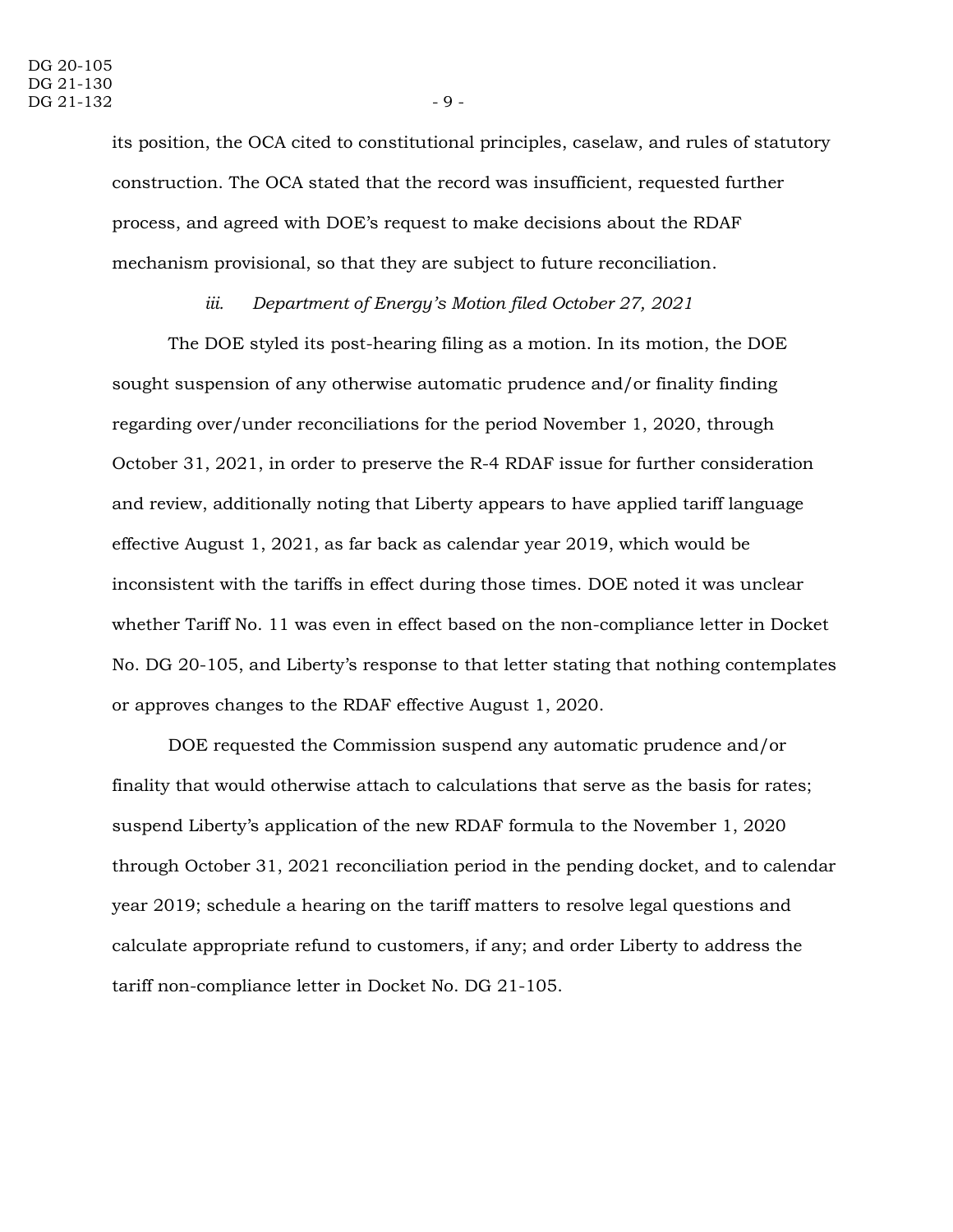#### **III. COMMISSION ANALYSIS**

We have reviewed Tariff NHPUC No. 11 – Gas, Tariff for Gas Service, as filed in Docket No. DG 20-105 on August 13, 2021, the initial tariff non-compliance letter filed on September 13, 2021, and the plethora of other filings in these inter-related matters.

We are therefore mindful that each of the parties, at different times, requested further process relating to the R-4 RDAF calculation issues based on various legal arguments that may or may not be addressed by this order, and that Order No. 26,535 intended to remove the R-4 RDAF issue from the COG proceeding in Docket No. DG 20-130. However, the R-4 RDAF could not be constrained to only the approximately \$4 million from past decoupling years, as monthly Revenue Decoupling Adjustment figures also are a matter of contention in 2020-2021 decoupling year.

The Settlement Agreement on Permanent Rates in Docket No. DG 20-105 and related tariff changes clarify that the initial revenue per customer shall be calculated based on rate class group not individual customer class and is a figure that is approved by the Commission in a full rate case. Under NHPUC No. 11 – Gas, Tariff for Gas, the approved revenue per customer used in the calculation of Monthly Allowed Revenue is different than the analogous figure under the previous tariff.

Under both NHPUC No.  $10 - Gas$ , Tariff for Gas and NHPUC No.  $11 - Gas$ , Tariff for Gas, however, the difference between the Monthly Allowed Revenue (or its functional equivalent) and actual distribution revenue (or its functional equivalent) in any given month is recorded as a monthly Revenue Decoupling Adjustment. At the time the Company calculates its RDAF (the reconciling factor applied to customer bills) for the next year, for effect each November 1, the Company uses these recorded monthly Revenue Decoupling Adjustments as an input into its formula.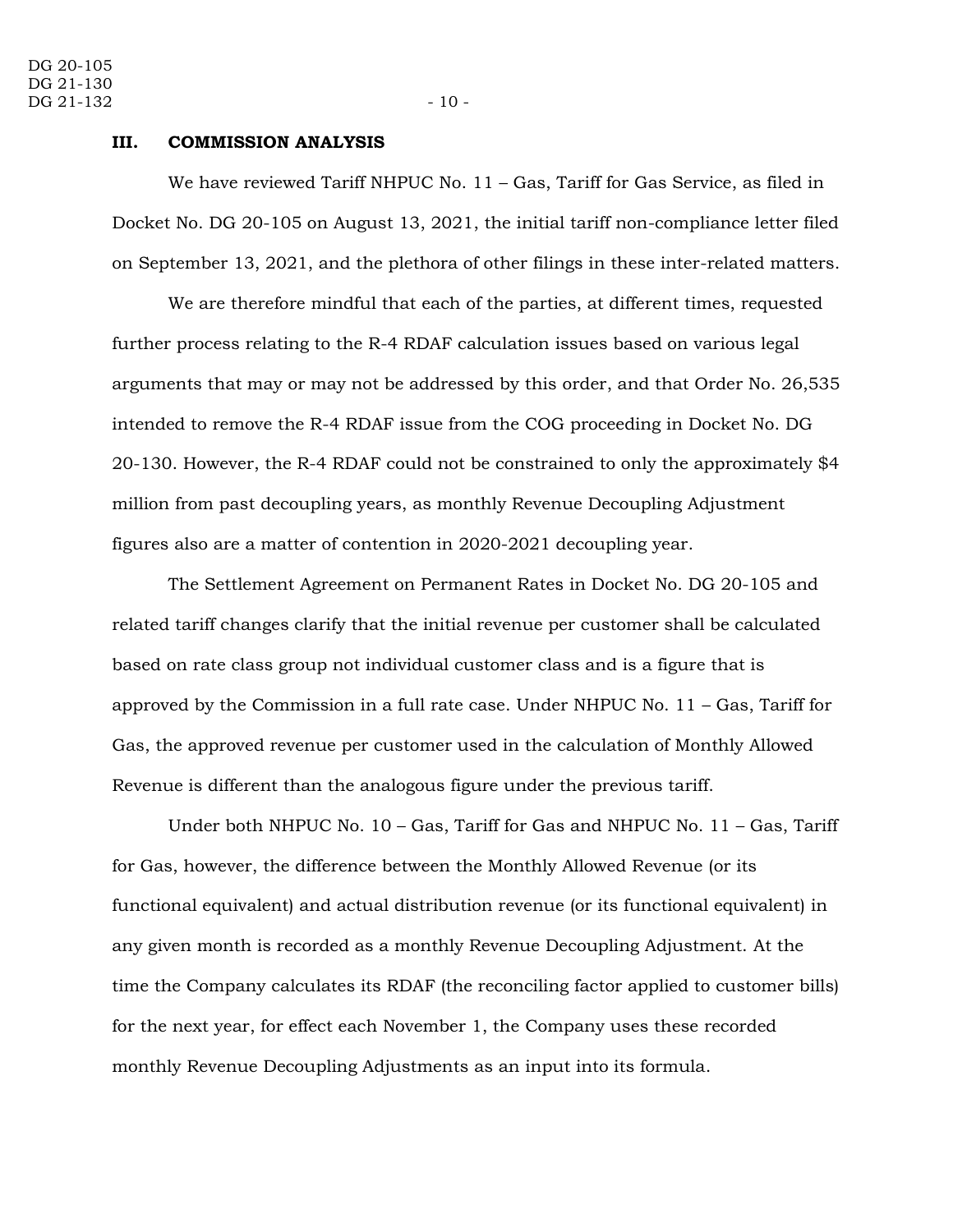…Revenue Decoupling Adjustment shall be determined by calculating the monthly difference between the Benchmark Base Revenue per Customer times the actual number of Equivalent Bills for the applicable Customer Class and the Actual Base Revenue for that month. *The sum of these monthly Revenue Decoupling Adjustments in the Decoupling Year shall be divided by forecasted Billing Year sales to derive the volumetric rate per therm to be applied to customers' bills in the Billing Year*. The Revenue Decoupling Adjustment shall also include a reconciliation component for the previous Decoupling Year, which represents the difference between the accrued decoupling amount in the Decoupling Year compared to the actual revenues billed in the billing Year.

NHPUC No. 10 – Gas, Tariff for Gas at Third Revised Page 36 (emphasis added).

Put another way, the way Liberty is authorized to calculate the variance between the distribution revenue it should collect and the revenue it actually collects each month is modified under NHPUC No. 11 – Gas, Tariff for Gas. Whereas the mechanics of how (and the timing of when) the annual reconciliation is to occur under both tariffs remained the same in concept: the recorded monthly variances are used to calculate the RDAF for effect each November 1.

We therefore conclude that, but for the tariff non-compliance letter of September 13, 2021, in Docket No. DG 21-105, there is no dispute that as of August 1, 2021, the parties intended and agreed for the monthly Revenue Decoupling Adjustment to be calculated based on the language in Tariff NHPUC No. 11 – Gas, Tariff for Gas Service, consistent with Settlement Agreement on Permanent Rates. However, the prior eleven monthly Revenue Decoupling Adjustments remain in dispute. Based on our analysis of the revised tariff language above, we find no support for the proposition that monthly Revenue Decoupling Adjustments recorded prior to August 1, 2021, should be recalculated for the purposes of determining the RDAF in Docket No. DG 21-130. As such, Liberty's letter filed on September 14, 2021, in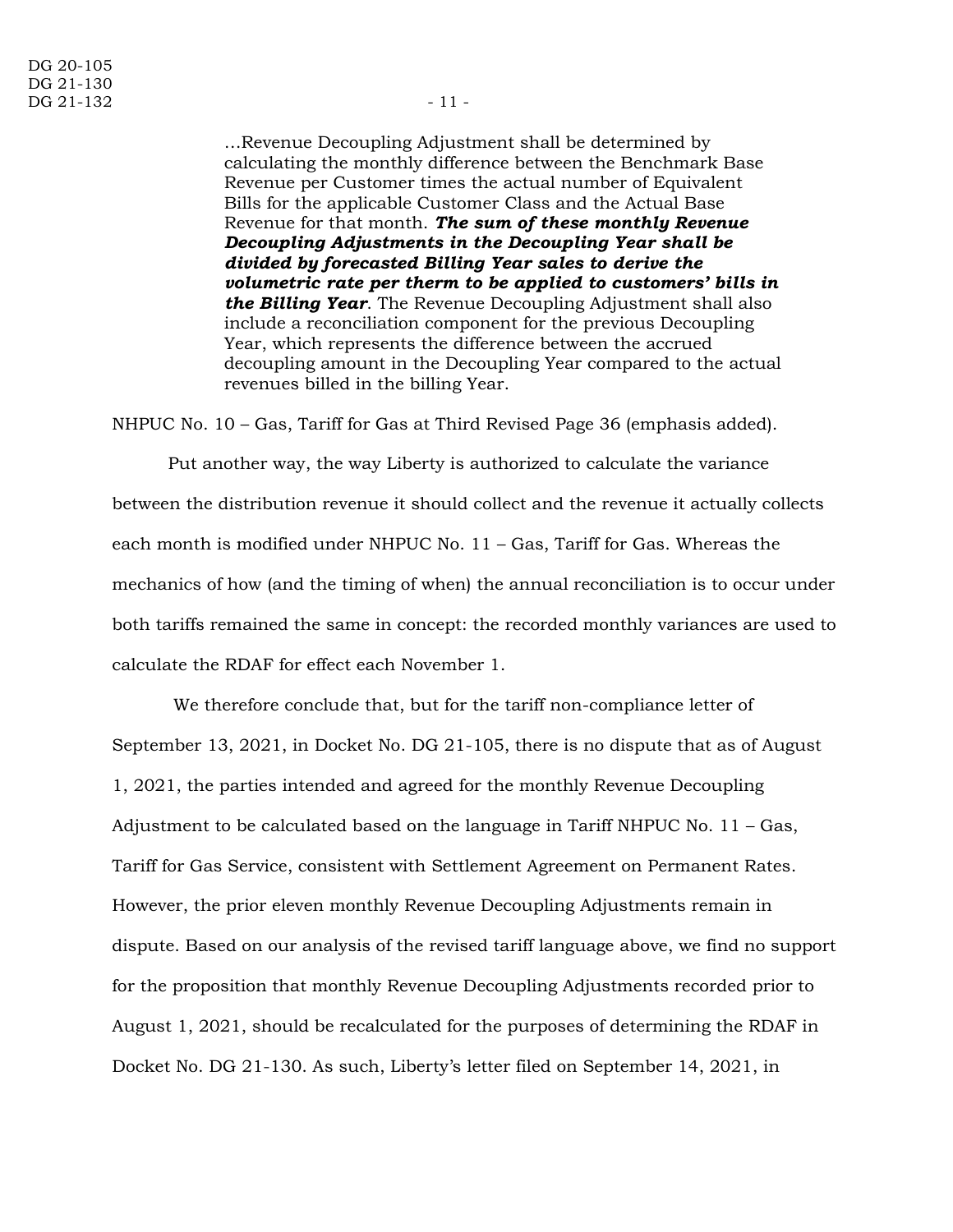Docket No. DG 20-105<sup>3</sup> correctly identified that the RDAF rate on page 101 of its August 13, 2021, compliance tariff filings was not intended to change on August 1, 2021. Our order will issue accordingly to withdraw the tariff non-compliance letter of September 13, 2021, in Docket No. DG 21-105 because prior monthly Revenue Decoupling Adjustments, and therefore the existing RDAF rate, were not affected at that specific point in time.

Additionally, although not directly relevant to our determination on tariff interpretation and applicability above, we note that section 14.3 of the Settlement Agreement on Permanent Rates contains a Distribution Revenue Reconciliation that should control whether the parties can seek any further reconciliation of rates between the effective date of temporary rates in Docket No. DG 20-105 (October 1, 2020) and the effective date of permanent rates. The mechanism of temporary rates included adjustments to increase the revenue per customer amounts for each of Liberty's rate classes, and the Commission's Order on temporary rates in Docket No. DG 20-105 noted issues relating to test year decoupling adjustments and revenue from other rate classes being used to cover the R-4 discount offered to low-income distribution customers. *See* Order No. 26,412 at 5–6 (September 30, 2020). Additionally, we also note that Liberty stated that the parties intended to resolve the R-4 revenue per customer issue in Docket No. DG 20-105, *see* Liberty's Objection to Motion in Limine at 10 ("The parties agreed to address the R-4 rate issue in detail in the then pending distribution rate case, Docket No. DG 20-105.") These additional

<sup>3</sup> We note, as does DOE, that Liberty's September 14, 2021 letter was not responsive to the directives in the non-compliance letter, and conclude that it had no legal effect apart from stating the Company's position.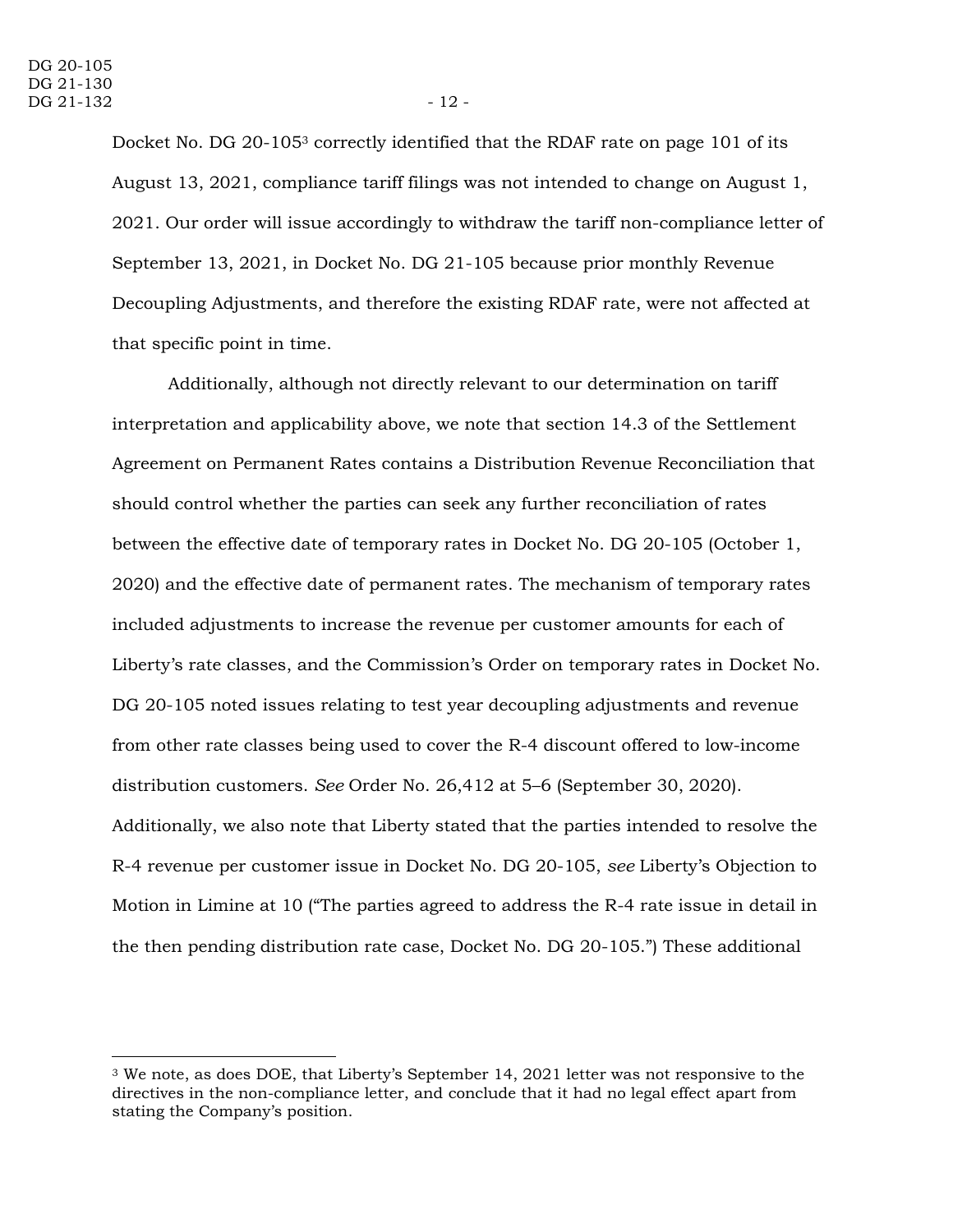factors may be relevant in reaching a final determination on any arguments related to remaining R-4 issues not related to issues of tariff applicability and interpretation.

To aid in the final disposition of this matter, a prehearing conference is scheduled on July 12, 2022, at 9:00 a.m. in Docket Nos. DG 20-105, DG 21-130, and DG 21-132. The parties will be expected to address the status of the following outstanding issues:

- 1) Whether a reconciliation adjustment(s) to the RDAF factor, as approved on a temporary, interim, and provisional basis pursuant to Order Nos. 26,541 and 26,542, is necessary and appropriate, and if so in what amount;
- 2) The status of the approximately \$4 million R-4 issue, as dismissed without prejudice from Docket No. DG 21-130 by Order No. 26,535;
- 3) Whether any tariff interpretation issues remain outstanding; and
- 4) To hear any further argument on the December 27, 2021, reports filed in Dockets Nos. DG 21-130 and DG 21-132, relating to future processes for filing, review, and consideration of future LDAC charge adjustments and COG rates.

#### **Based upon the foregoing, it is hereby**

**ORDERED**, that the Commission's tariff non-compliance letter dated September 13, 2021, in Docket No. DG 21-105 is **WITHDRAWN**; and it is;

**FURTHER ORDERD**, that NHPUC No. 11 – Gas, Tariff for Gas Service as filed on August 13, 2021 in Docket No. DG 20-105 became effective August 1, 2021; and it is

**FURTHER ORDERED**, that Liberty's monthly Revenue Decoupling Adjustment shall be calculated pursuant to the terms of NHPUC No.  $11 - Gas$ , Tariff for Gas Service as of August 1, 2021; and it is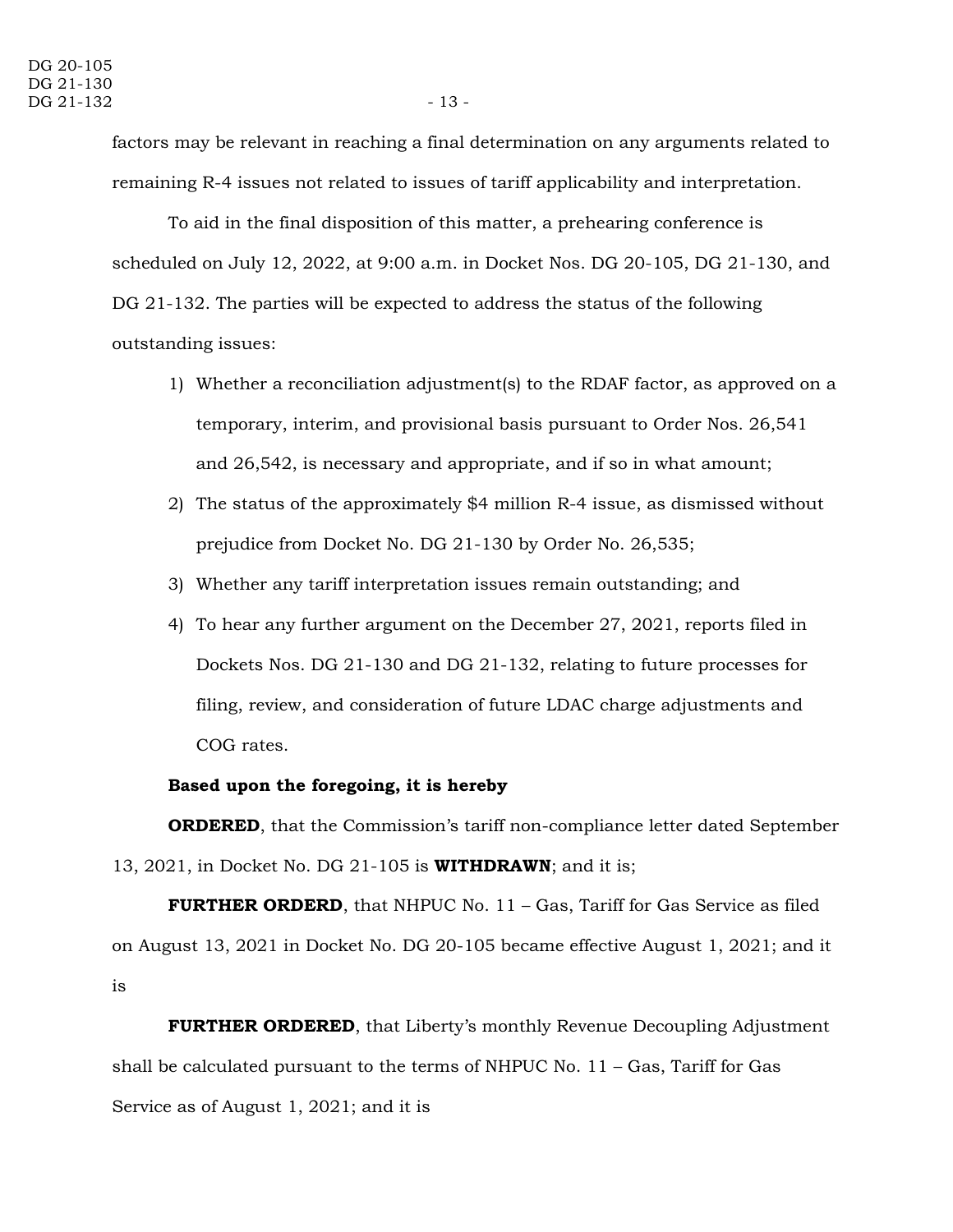#### **FURTHER ORDERED**, that recalculation of monthly Revenue Decoupling

Adjustments recorded prior to August 1, 2021, is not authorized based on the text of NHPUC No. 11 – Gas, Tariff for Gas Service; and it is

**FURTHER ORDERED**, that a prehearing conference addressing the issued

identified herein is scheduled to occur on July 12, 2022, at 9:00 a.m.; and it is

**FURTHER ORDERED**, that any hearings in this matter shall be conducted in accordance with the attached hearing guidelines.

By order of the Public Utilities Commission of New Hampshire this fifteenth day of April, 2022.

الكالاس Daniel C. Goldner Carleton B. Simpson

Chairman

Commissioner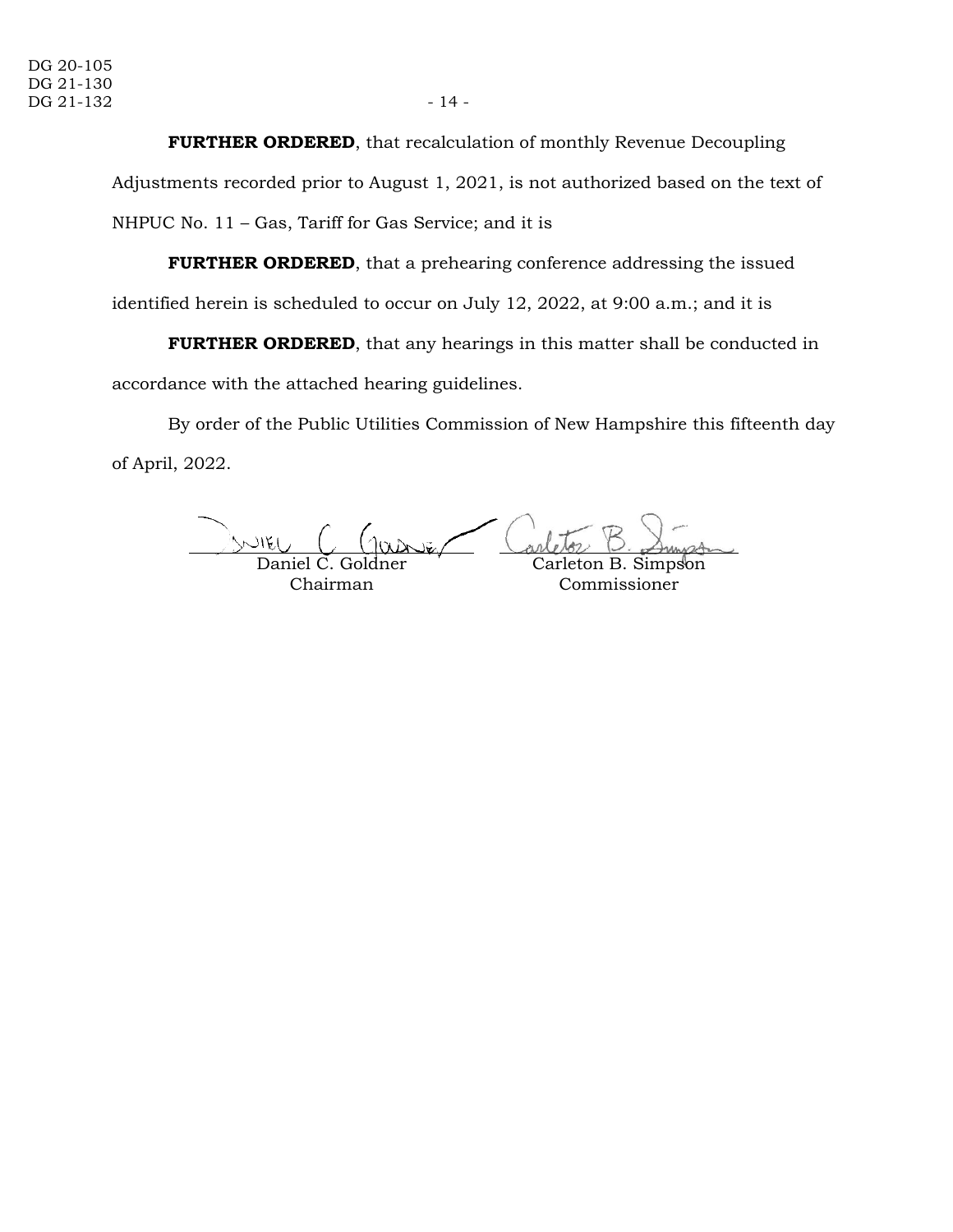# Service List - Docket Related

Docket# : 20-105

Printed: 4/15/2022

Email Addresses

ClerksOffice@puc.nh.gov william.clark@libertyutilities.com julianne.m.desmet@oca.nh.gov paul.b.dexter@energy.nh.gov lynn.h.fabrizio@energy.nh.gov kerri-lyn.gilpatric@energy.nh.gov Robert.Hilton@libertyutilites.com maureen.karpf@libertyutilities.com ckimball@keeganwerlin.com tklaes@blueridgecs.com donald.m.kreis@oca.nh.gov jayson.p.laflamme@energy.nh.gov Bradford.Marx@libertyutilities.com Ian.McGinnis@fticonsulting.com catherine.mcnamara@libertyutilities.com Erica.Menard@libertyutilities.com jmierzwa@exeterassociates.com Robert.Mostone@LibertyUtilities.com steven.mullen@libertyutilities.com dmullinax@blueridgecs.com amanda.o.noonan@energy.nh.gov ocalitigation@oca.nh.gov jralston@keeganwerlin.com michael.sheehan@libertyutilities.com david.simek@libertyutilities.com karen.sinville@libertyutilities.com Mark.Stevens@LibertyUtilities.com heather.tebbetts@libertyutilities.com dvenora@keeganwerlin.com david.k.wiesner@energy.nh.gov jrw@psu.edu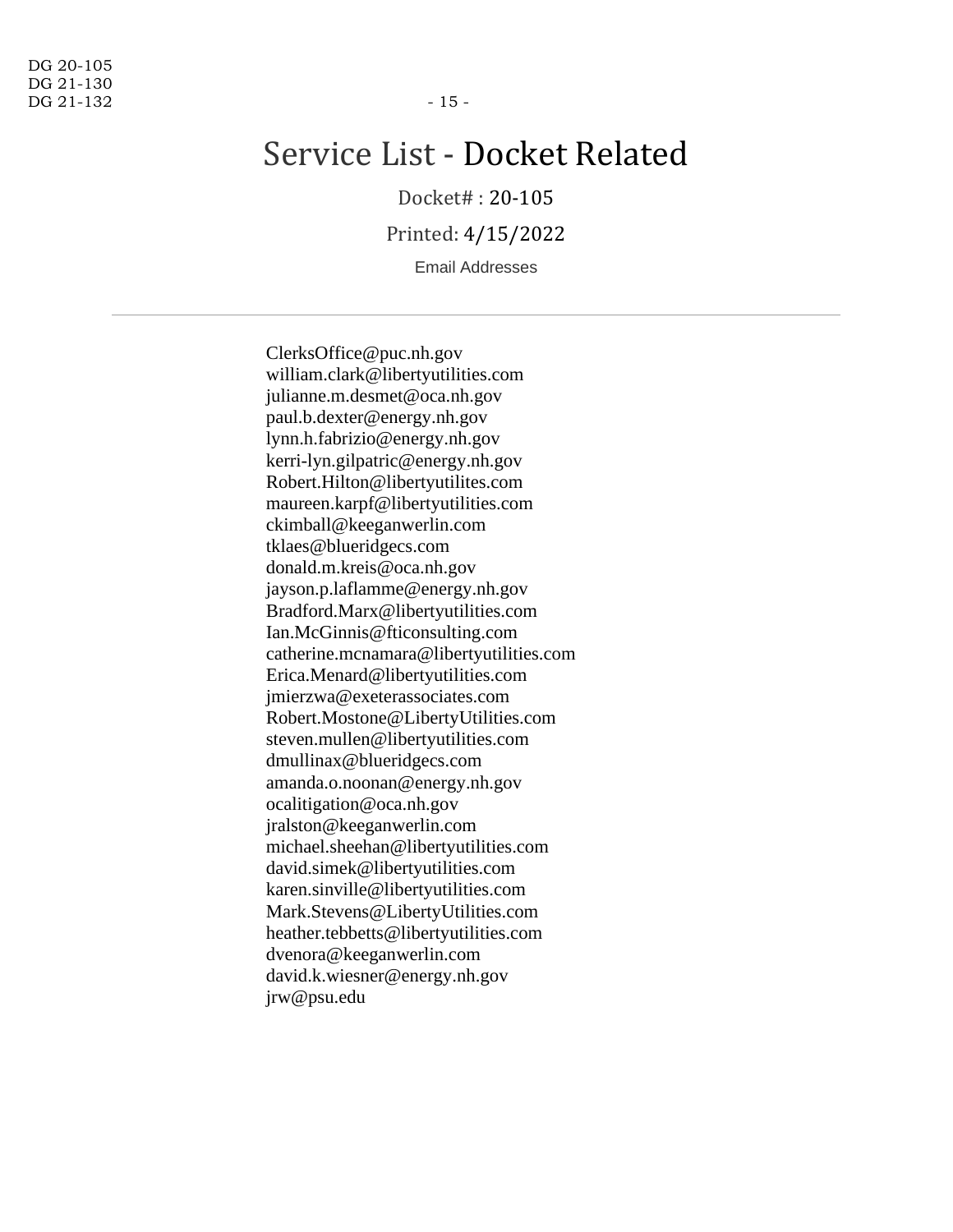# Service List - Docket Related

Docket# : 21-130

Printed: 4/15/2022

Email Addresses

ClerksOffice@puc.nh.gov mary.casey@libertyutilities.com Energy-Litigation@energy.nh.gov paul.b.dexter@energy.nh.gov thomas.c.frantz@energy.nh.gov deborah.gilbertson@libertyutilities.com maureen.karpf@libertyutilities.com ckimball@keeganwerlin.com donald.m.kreis@oca.nh.gov Erica.Menard@libertyutilities.com steven.mullen@libertyutilities.com amanda.o.noonan@energy.nh.gov ocalitigation@oca.nh.gov kpenders@keeganwerlin.com Maureen.l.reno@oca.nh.gov mary.e.schwarzer@energy.nh.gov michael.sheehan@libertyutilities.com david.simek@libertyutilities.com karen.sinville@libertyutilities.com